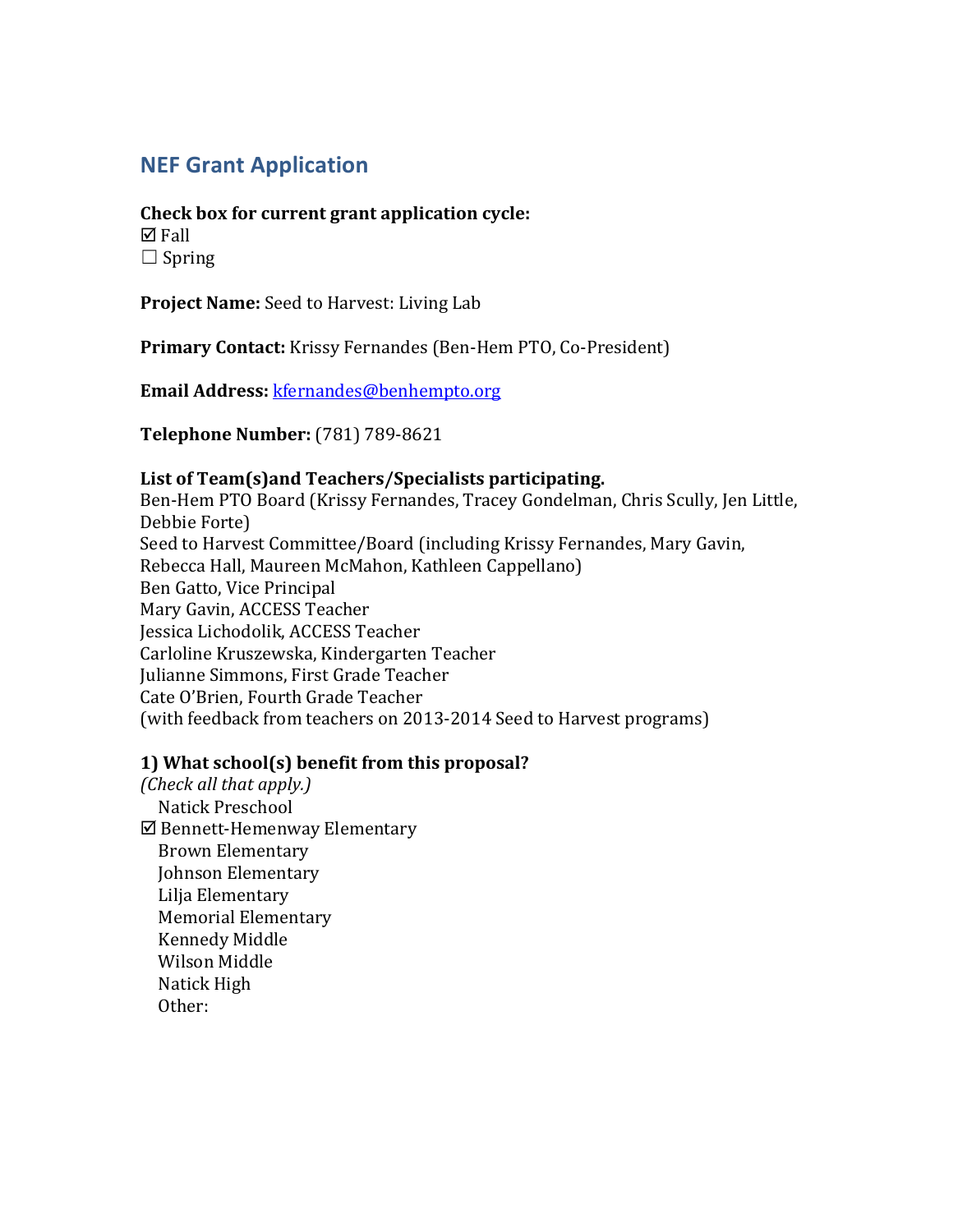# **2)** What grade levels benefit from this proposed program?

*(Check all that apply.)*  Preschool  $\nabla$  Kindergarten  $\boxtimes$  Grade 1  $\boxtimes$  Grade 2  $\nabla$  Grade 3  $\nabla$  Grade 4 Grade 5 Grade 6 Grade 7 Grade 8 Grade 9 Grade 10 Grade 11 Grade 12  $\boxtimes$  After School Program Other:

# **3) Total Number of students to benefit:** 600+ (based on current school enrollment)

# **4) Total amount of funds requested from NEF: \$4,000**

#### **5)** Can you run this program on partial funds? *If* you answer no, please skip down to question 6. þ Yes. No.

## **5a)** If ves, what is that partial amount? \$2,500 - \$3,000

# **5b)** If yes, explain how you would run this program on partial funds, and what **benefit you would have if granted the full amount.**

Based on the goals of the Living Lab, we are looking to expand on our existing Seed to Harvest program by extending the growing season and by providing a teachers with a dedicated space to conduct growing and nature experiments that tie into or expand upon the Core Curriculum. The number one priority for meeting this goal is to install a greenhouse space that can be used to start growing plants earlier in the season (so students can see the fruits of those plantings during the school year) and can used by teachers to do their experiments (classrooms do not have the window space needed to house plantings in the classroom and keep the moisture level where it needs to be). Bennett-Hemenway Elementary is lucky enough to have an unused courtyard space that the greenhouse can be contained in. This provides an ideal location for a contained outdoor classroom. In addition, the school already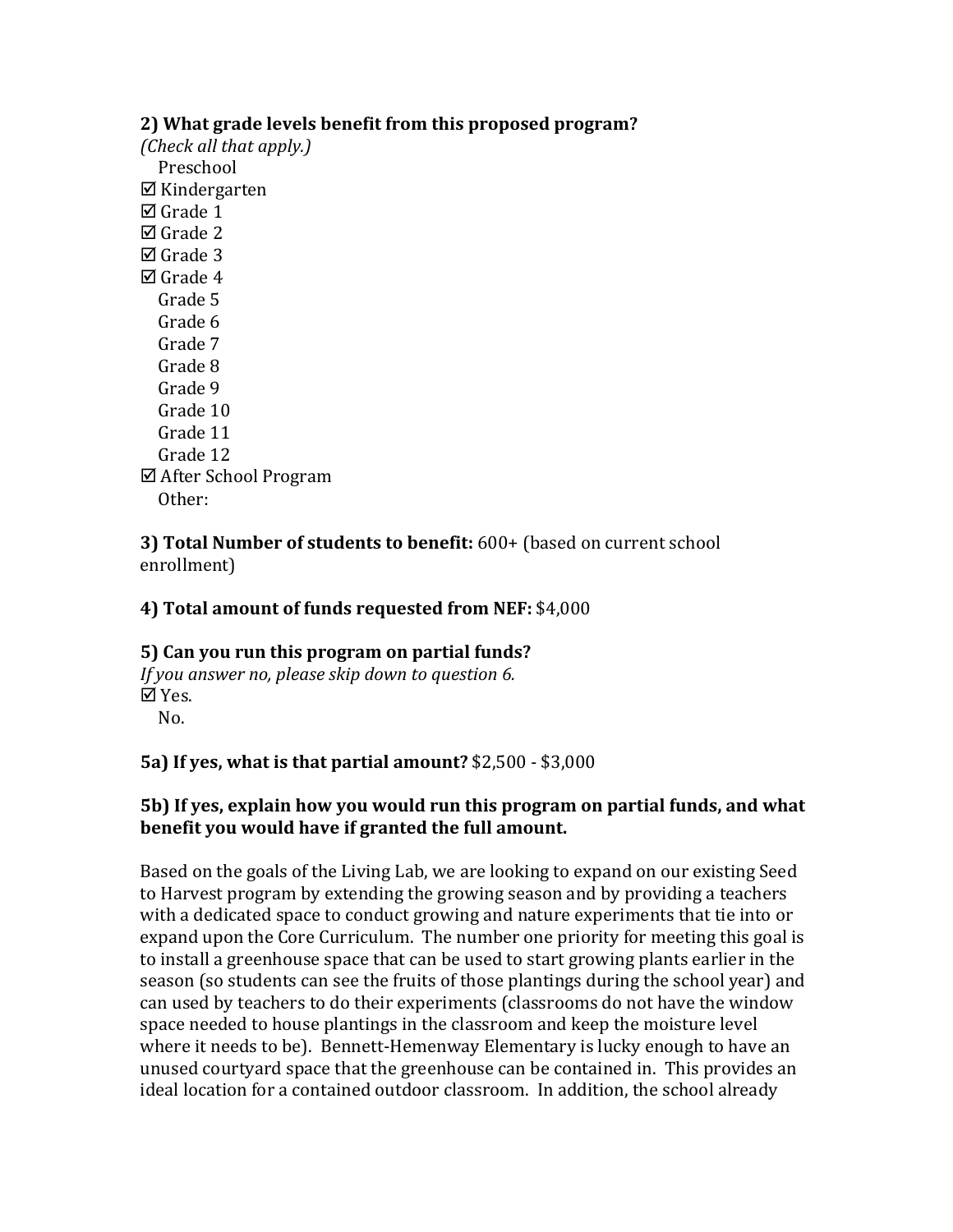owns 5 large picnic tables that can be relocated to this space for classroom seating. With the greenhouse, and the rain buckets to provide the needed water for the program, the classroom would be immediately valuable.

The additional funds requested would enhance the program by allowing us to add elevated garden beds that can be dedicated to a grade/class for experiments where more soil depth is needed (i.e. growing root vegetables or larger plants that need to establish deeper root systems). The elevated beds allow for planting activities to occur without students getting too dirty. It also provides better accessibility for students in wheelchairs or other disabilities. The funds would also allow for adding shelving to the greenhouse to allow for organization of plants by grade or program, and finish the greenhouse off with a flat paver floor. The paver floor would make the greenhouse space cleaner and easier for students with disabilities to access.

While full funding would allow us to fully implement the Living Lab program in the first year, the program can get started with just the greenhouse and rain barrels and then the rest can be added over time, as funds are available.

# **6)** Are you seeking funds from sources other than NEF?

*If* you answer no, please skip down to question 7.

 Yes. No.

 $\boxtimes$  Other: We do not have an alternate source for funds at this time. Depending upon the outcome of the NEF grant, we may reach out to parents at our bi-annual fundraising auction or garden centers in our community to raise the funds and or materials needed to complete the program.

**6b)** If yes, name other sources, and amount you are requesting from them. N/A

#### **6c)** If yes, explain how receiving or not receiving funds from other sources will **affect this program's implementation.** N/A

**6d)** If yes, tell us the total amount of funding required from all sources (NEF plus other sources). N/A

## **7)** Date this proposal was submitted to the appropriate principal: All grant proposals must be submitted to building principal.

September 17, 2014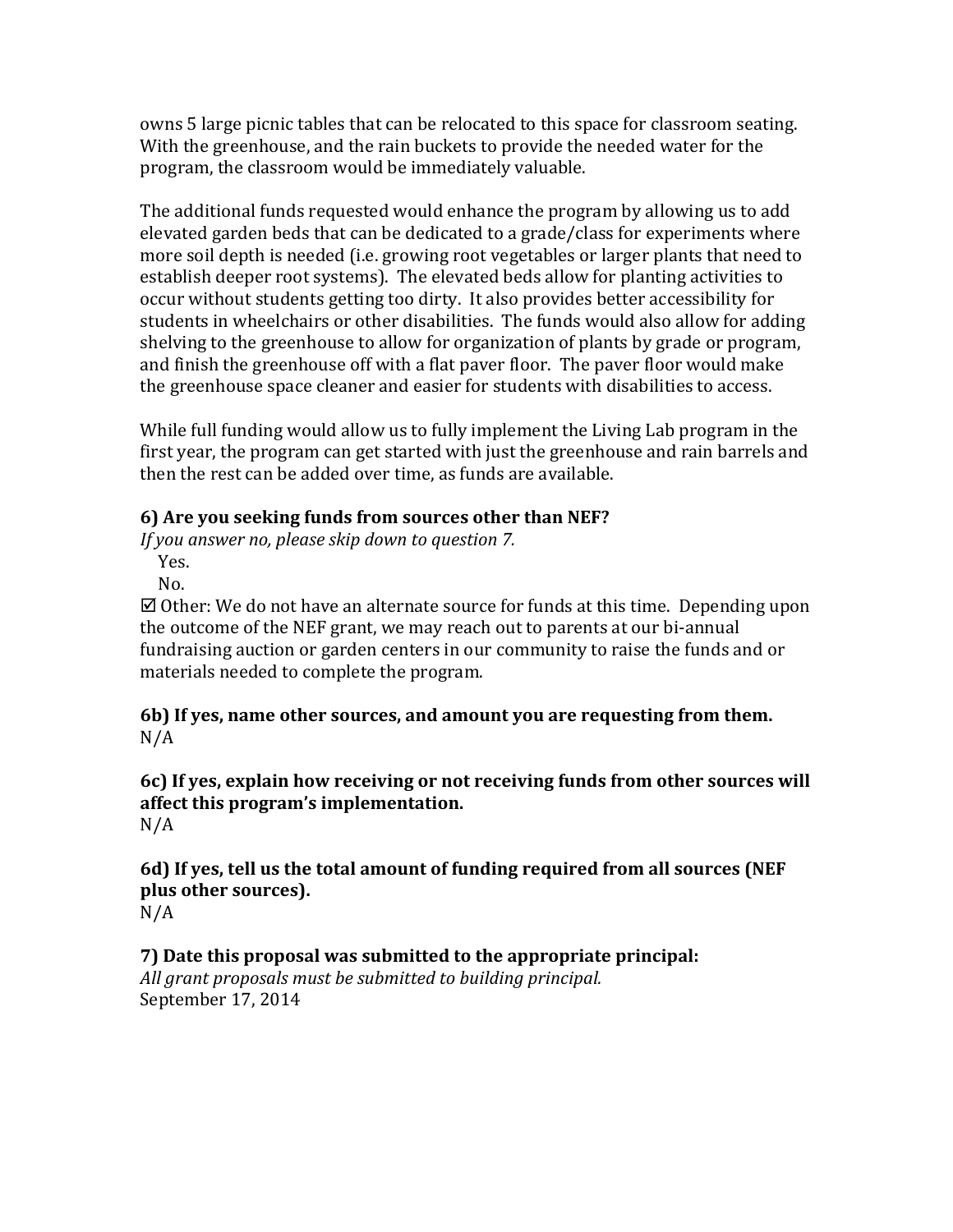# **8)** Have you been awarded grant funds through NEF for any past projects?

*If no, please skip down to the Project Description section.* þ Yes

 No Other

# **8a)** Have you submitted feedback to NEF for all of your past projects?

*NEF requires you to submit feedback on projects funded by NEF within 6 months. Whether or not you have submitted feedback on past projects will impact your consideration in this and future grant proposals. Please submit all feedback ASAP.* 

Yes

No

 $\boxtimes$  Other: I was not the person who submitted the previous Seed to Harvest grant requests. I know that Maureen McMahon and Kathleen Cappellano (program founders) have provided feedback, however I don't have access to see what level of detail was provided. I have also provided updates at Natick Grows meetings (where members of NEF have been in attendance) and sent pictures and updates on our garden via email.

# **Project Description:**

Please review the NEF Grant Proposal Evaluation Criteria (at bottom of application) for a detailed description of the criteria for selection to help you write your proposal.

## **I.Clearly state the project's goal, objectives, and what your are going to do (method):**

The goal of the Living Lab is to continue upon the mission of the Seed to Harvest program by further integrating gardening and outdoor learning into the existing curriculum. There are countless ways that the garden can be used; the direct application of learning about living things and how plants grow, to facilitate discussions around nutrition and healthy eating, and to provide a relevant topic for other areas of learning such as reading and writing exercises.

The Seed to Harvest garden (located in the rear of the school) has provided an initial opportunity for teachers to incorporate the outdoors into their classroom learning. In the 2013-2014 school year, over 80% of classrooms were involved in at least one garden activity organized by the Seed to Harvest committee. These activities included planting seedlings in the classroom, reading about gardens, making craft projects to display in the garden, helping with garden maintenance, planting seedlings and mature plants, and harvesting fruits, vegetables, flowers and herbs.

Surveys were sent to teachers after each activity to gauge its success. Overall, the feedback was very positive. In addition to the surveys, we were able to observe the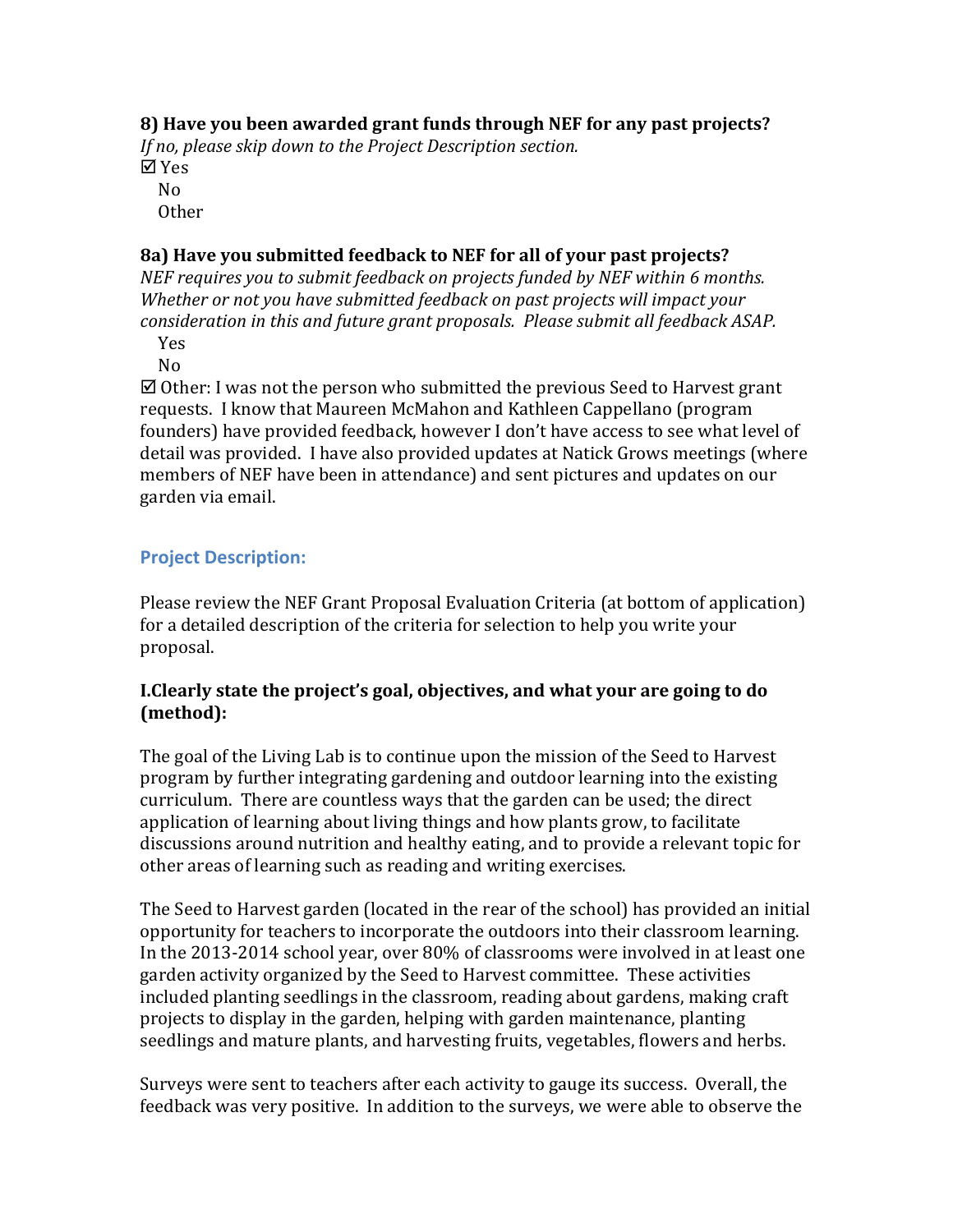success of the garden in the behavior of our students. Students were very excited about the garden and would run over after school to see if there were any fruits or vegetables ready to pick.

A few suggestions for improvement that came out of the surveys were:

- Provide opportunities for classes to be able to participate in the entire growth cycle from planting the seeds, preparing the soil, planting the seedlings, measuring the plants, maintaining the garden space, and harvesting the produce.
- Add more volunteers to manage students outside of the school during activities.
- Ability to use plants for experiments (i.e. plant carrots and pull them every 2 weeks to learn about how they grow) that tie into the grade-level lessons.

Aside from the need for more volunteers (an ever present challenge), the remaining suggestions highlighted the need for a Living Lab. The existing Seed to Harvest community garden provides the means to get students excited about gardening, connect them with their food source, and educate them about nutrition and healthy eating. In order for the space to do this, however, it is important that the plants in the garden grow to maturity. It is difficult to use this space as a lab for experiments because it would reduce the productivity of the garden. In addition, the garden is open to the community. As a result, it is difficult to ensure that experiments and lessons are not compromised.

The objective of the Living Lab would be to create a learning space that teachers could use to expand upon their existing classroom learning. Classroom space is limited and therefore precludes teachers from adding hands-on experiments that require space, sun, consistent moisture, etc. The greenhouse in the Living Lab would have the added benefit of allowing us to start growing seedlings earlier in the Spring which would allow more plants to mature from seed to harvest before the school year ended.

The Living Lab would be treated much like the Computer Lab. Teachers would have the ability to schedule time for their class to use the space. They would be responsible for developing the content of their programs so that it meets the needs for their class and reduces the need for parent volunteers. The Seed to Harvest Board and School Administration would assist in this process by providing resources and training with ideas on how to incorporate a Living Lab into the curriculum. The Ben-Hem PTO would also consider requests for funding to bring in traveling science education programs to support these efforts.

The implementation of the Living Lab consists of:

• Purchasing and assembling a greenhouse with staging shelves to hold seedlings and experiments. Addition of paver flooring can be added at any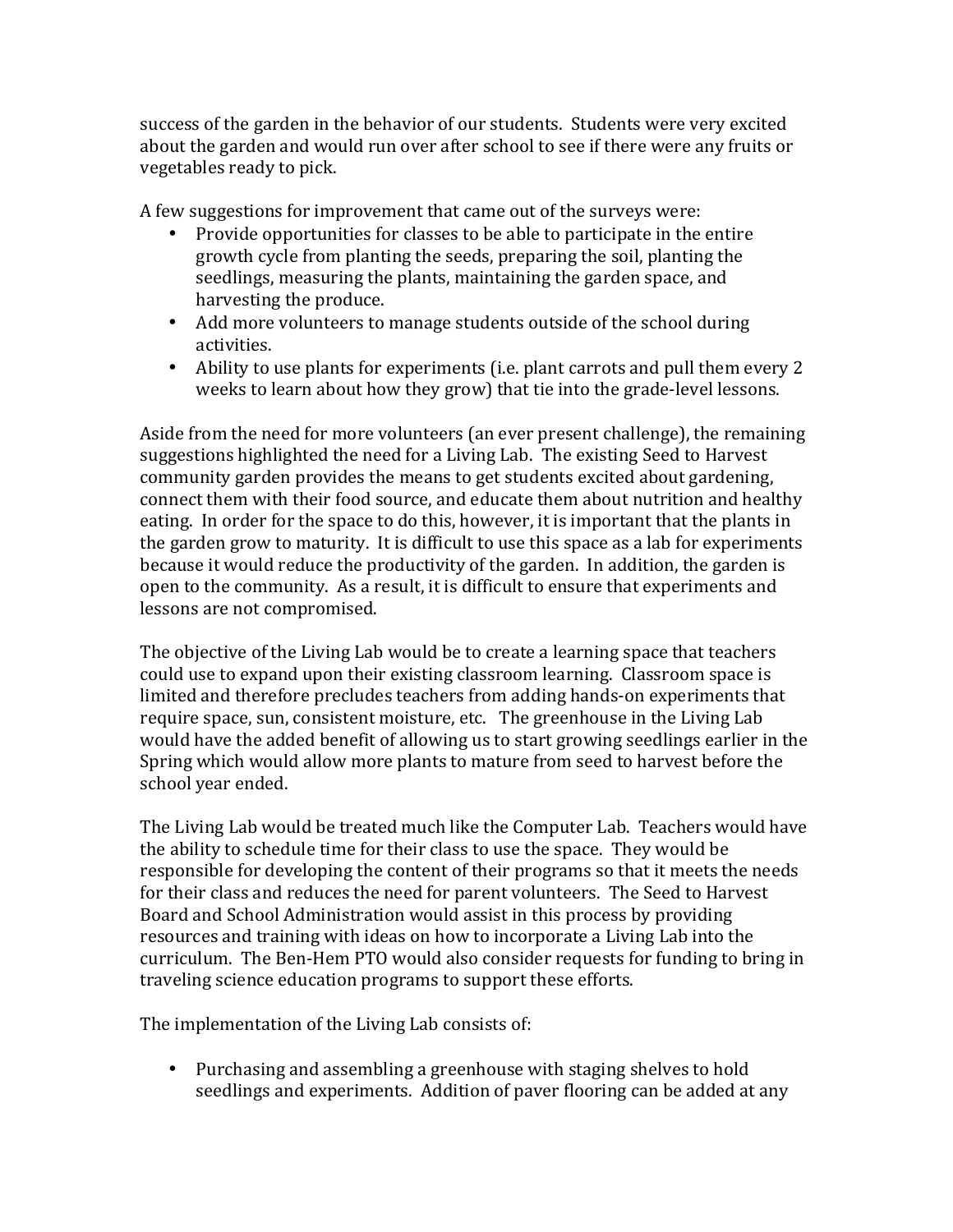point to increase the cleanliness and accessibility of the greenhouse. (Funded by the NEF Grant)

- Purchasing and setting up rain barrels to provide the water needed to maintain the Living Lab and provide additional opportunities for learning. (Funded by the NEF Grant)
- Purchasing and assembling elevated garden beds. This would include filling the beds with garden soil. (Funded by the NEF Grant)
- Setting up the five  $(5)$  existing picnic tables in the Living Lab space. (No funding required)
- Setting up a Living Lab scheduling process and training teachers on how to request time slots for their class. (No funding required)
- Creating a Living Lab online resource library with links to existing lessons and activities that can be used by Teachers to enhance their curriculum. (No funding required)

# **II.** Relate the project to the current curriculum and describe how this will enhance or enrich the students' learning experience.

Many resources are available that include lesson plans and activities for incorporating a Living Lab into the curriculum of grades Kindergarten through Fourth (and beyond). Below is a list of a handful of free online resources available to teachers:

- Our Growing Place (http://www.ourgrowingplace.us)
- National Agriculture in the Classroom (http://www.agclassroom.org)
- Life Lab (http://www.lifelab.org)
- The National Gardening Association (http://www.kidsgardening.org)

As part of the Living Lab program, we will create a website with links to these resources and more to assist teachers in building the garden into their curriculum. Based on conversations with several of the Bennett-Hemenway teachers, some of the initial ideas for how to use the Living Lab are:

- Creating a sensory garden to compliment a 5 senses unit.
- Activities to reinforce sequencing and following direction.
- Life cycle study.
- Simple science experiments such as "Does it need light? Water?"
- Build upon the existing first grade weather unit by using the rain barrels to study the effects of weather on plants, etc.
- Enhance the Grade Buddies program. For example, the kindergarten reads "The Lorax" by Dr. Seuss and then grows the "trufala" tree with their fourth grade buddies.
- Growing mother's day gifts.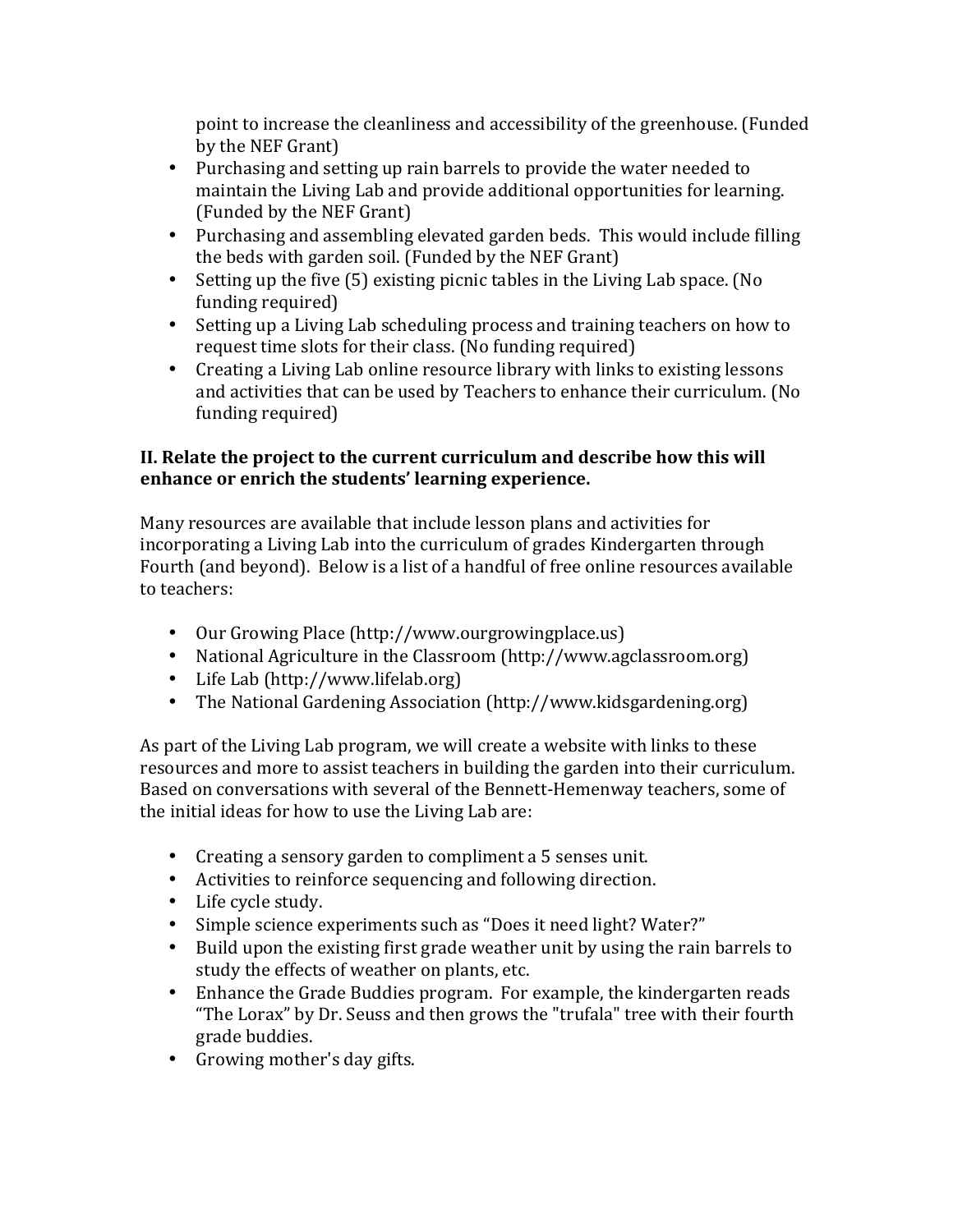In addition to the wonderful ideas submitted by our teachers, we found a great resource that maps lessons and activities to the Kindergarten through Grade 4 curriculum standards. (http://www.lifelab.org/2013/12/content-standards) The materials found here focus not only on Science standards, but also on Language Arts and Math standards.

For demonstration purposes, we looked at the Massachusetts Curriculum Frameworks for Science and Technology/Engineering. The framework focuses on using the principals of Inquiry, Experimentation, and Design in the Classroom. This aligns very well with the idea of the Living Lab. For example, to teach Inquiry skills in grades PreK–2, the framework calls for "scientific investigations that center on student questions, observations, and communication about what they observe. For example, students might plant a bean seed following simple directions written on a chart. Then they can write down what happens over time in their own words."

## **III.** Describe how you will assess the project's success.

*(NEF requires updates on the project within 6 months of implementation, and at the completion of the project.*)

We will assess the Living Lab's success in several ways. The first is to measure the usage of the Living Lab space. Since teachers will have to schedule time for their classroom to use the space, we will be able to easily quantify this metric. We do not expect that the Living Lab will be completely booked from the start, but we would like to see the number of hours scheduled to increase month-to-month over the 2015 growing season. We would also like to see participation from the majority of classrooms in the school. (Metrics: Hours Scheduled, Percent of Classroom **Participation)**

The second way that we will measure success is through teacher and administrator feedback. We have already established the process of surveying teachers through the existing Seed to Harvest program and will extend this to the Living Lab as well. The difference in the process is that with the Seed to Harvest community garden, we survey teachers after each activity or event that they participate in. In the Living Lab, teachers will be creating the content and schedule for their classrooms, so the surveys will have to be time-base rather than event-based. The feedback that we will be requesting is a satisfaction rating on several areas of the program including usability of the space, lesson planning resources provided, and ease of scheduling. To ensure that we have the needed data to update NEF on the project, we will initially send the survey to teachers every 3 months. **(Metrics: Satisfaction Ratings)**

We will also be asking for specific examples of the lessons and activities that they utilize the Living Lab for and suggestions for improvement. This information will be made available to all Bennett-Hemenway teachers and administrators so that ideas can be shared and we can move the program forward over time. **(Metrics: Use Cases and Suggestions for Improvement)**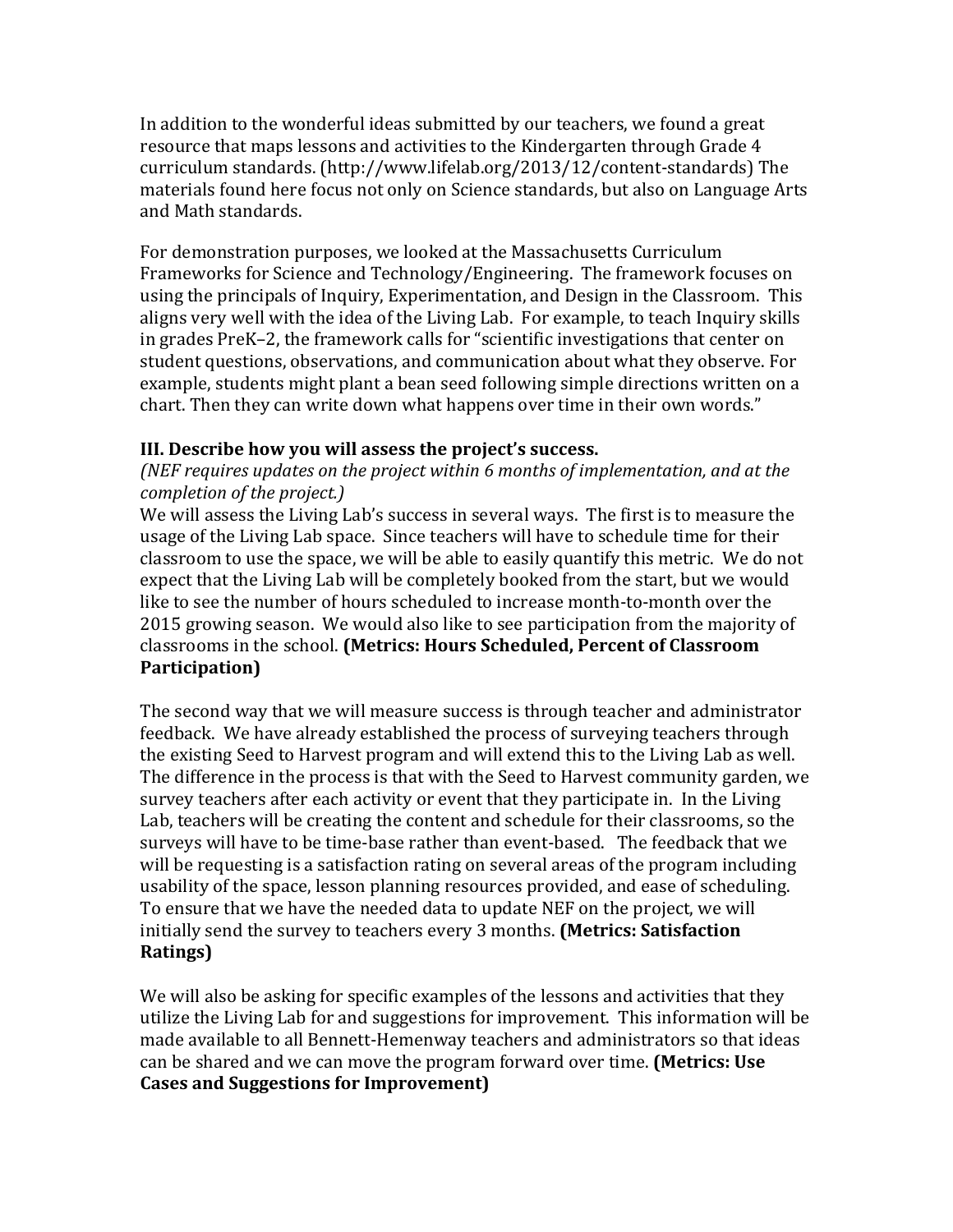# **IV.** Itemize the proposed project's expenses and describe additional resources that might be required, if any.

The project expenses listed below are based on the lowest prices found online for each item. The actual items used may vary slightly as the models and pricing available at the time of purchase may change.

 $($ 117) 12 in x 12 in.$  Pewter Concrete Step Stone -  $$1.72/each$ (\$189) 120 gal. Rain Barrel Set with Linking Kit and Diverter Kit (\$ 200) Garden Soil  $(S 570)$  Staging Table - \$95/each (\$1,253) Coral Coast Wood Elevated Garden Bed - 70L x 24D x 29H in. Multicolor -D06-B - \$179/each (\$2,299) Grandio Elite 8x12 Basic Greenhouse **(\$3,858) TOTAL EXPENSE** 

We are requesting a total of \$4,000 to allow for any tax or shipping expenses.

#### If there is anything else you would like to add to this grant proposal, but couldn't find an appropriate spot for it, please tell us below. Note from submitter, Krissy Fernandes

I have had the honor of being able to run the Seed to Harvest community garden program over the 2014 growing season. We were fortunate enough that the founders, Maureen McMahon and Kathleen Cappellano, left us with an established garden with 10 raised beds and an irrigation system. This allowed us to focus last year on generating excitement around the garden and getting teachers and classrooms more involved. I was pleasantly surprised with how willing and eager everyone was to participate. As stated in the grant, we were able to involve over 80% of the Kindergarten through Fourth Grade classrooms in garden activities.

The involvement reached outside of the school day/year as well. We had families volunteer to maintain the garden on a weekly basis throughout the summer. Students eagerly met in the garden after school to harvest produce, see if anything new was growing, and even help out with weeding. Families met in the garden throughout the summer for special activities that allowed students to experience the garden in full bloom. Seed to Harvest really became a community-building program in addition to a teaching tool.

Over the past three years, the Seed to Harvest program has transitioned from a pilot program to a fully utilized part of the Bennett-Hemenway Elementary School. I am proud to have been part of this transition and am looking forward to expanding the program. 

I am not alone, however. Last year, the Ben-Hem PTO officially took ownership of the Seed to Harvest garden. This means that there are funds allocated in the annual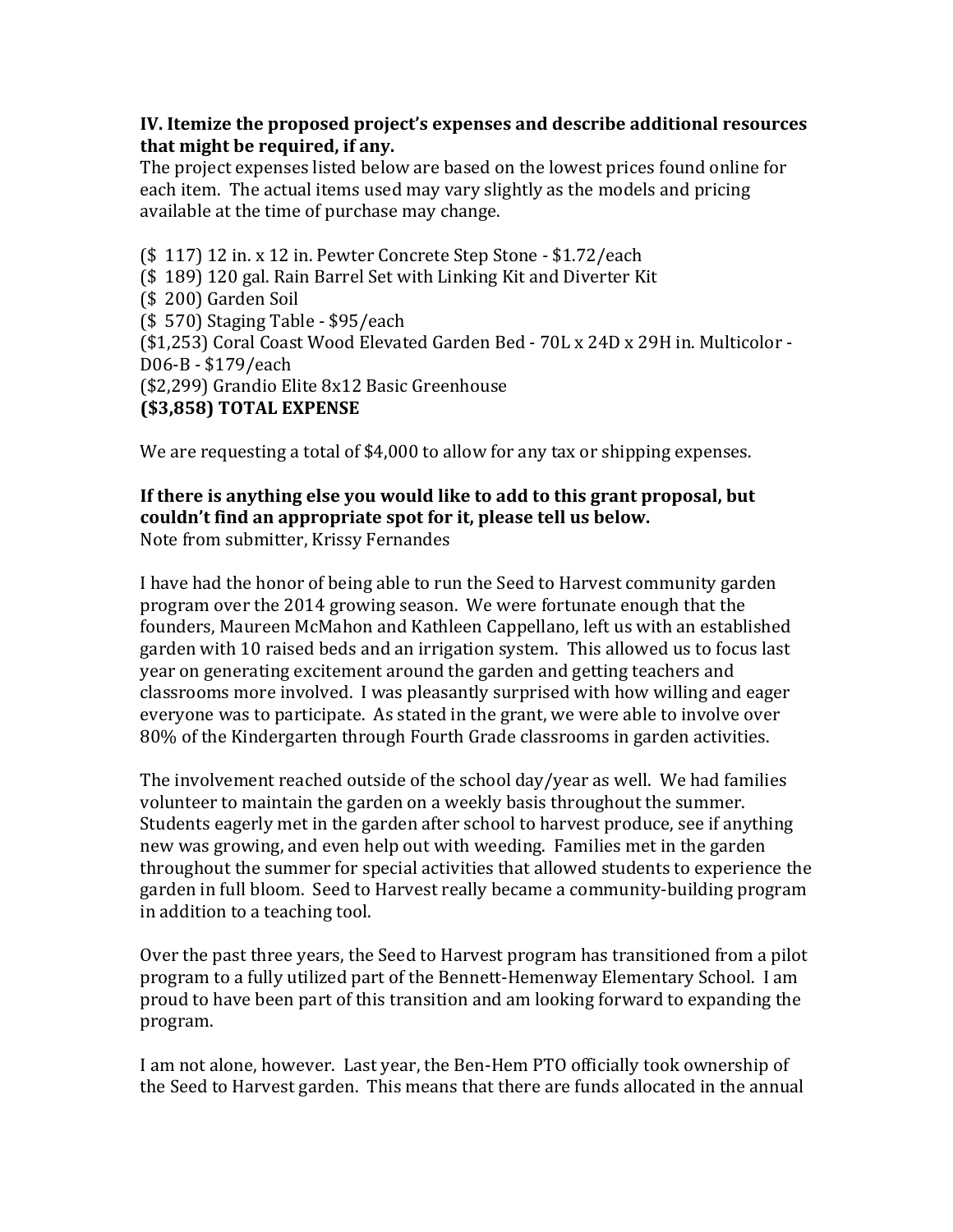PTO budget to pay for the annual garden expenses such as purchasing seeds, testing soil, and replacing damaged tools.

In conjunction with taking ownership of the program, the PTO has been working to establish a governing board that will ensure that the program is maintained from year to year. The board consists of Parent Representatives, a School Administration Representative, a Teacher Representative, and a PTO Board Representative. Over time, we would like to add a Community Representative and a Master Gardener as well. The management of the Living Lab would fall within the Seed to Harvest Board's purview.

One of the focuses of the Seed to Harvest Board, this year, has been defining the Living Lab program. We have been working with school administration, teachers, the Seed to Harvest founders and the Mass Horticultural Society to define requirements, research greenhouses, and look into how we could use the space. One of the drivers for moving the program forward was a newly formed partnership with Mass Horticultural Society's education development department. Mass Horticultural Society is looking to expand their educational offerings for local schools, specifically those with greenhouse spaces. We are hoping to pilot this program in one or more grades over the next 1-2 years and are in a position to have teachers provide feedback on what content would be most beneficial to augment their existing curriculum.

In addition to being able to take advantage of the program being developed by the Massachusetts Horticultural Society, having a greenhouse at Ben-Hem adds other opportunities for our school and community. We can use the greenhouse to house a worm farm. We can grow plants for fundraisers. Parents and/or educators can use the space for after education school programs. The possibilities are endless.

Included in the document submission of this grant, we have included:

- [LivingLab.png] a diagram of the courtyard space that we intend to use for the Living Lab with the greenhouse, rain barrels, five picnic benches and seven elevated garden beds. This diagram is to scale.
- [Principal Letter.jpg] a scanned copy of the letter of support provided by the Bennett-Hemenway Principal, Mr. Ian Kelly, and Vice Principal, Mr. Ben Gatto.
- [Living Lab\_Elevated Garden Bed.pdf, Living Lab\_Grandio Greenhouses.pdf, Living Lab Grandio Greenhouse Accessories.pdf, Living Lab Paver.pdf, Living Lab Rain Barrell.pdf] - information on the items that we would like to purchase (with descriptions and prices)
- [Living Lab Greenhouse Reviews.pdf, Living Lab Grandio Ascent Greenhouse Reviews - Rankings, Ratings, and Reviews of Greenhouses.pdf - reviews of the Grandio Elite greenhouse